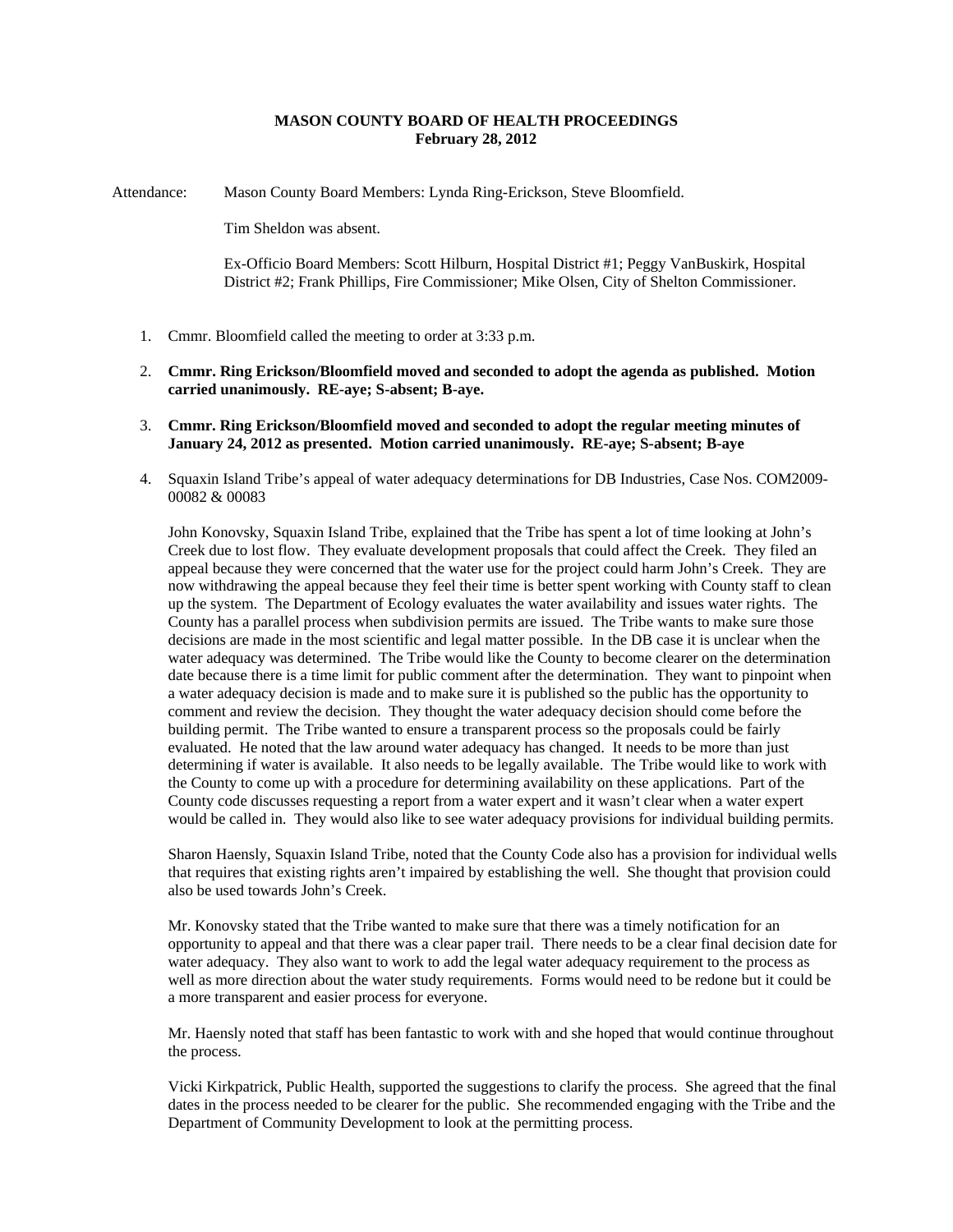# **BOARD OF HEALTH PROCEEDINGS February 28, 2012 - PAGE 2**

Cmmr. Ring Erickson apologized that the situation had gotten to this point. She thought that every applicant should know the point when they can build their project. She thought it was an opportunity look at the process to straighten it out.

Ms. Kirkpatrick noted that there was an issue of determining what the County's responsibility was compared to the State.

It was agreed that the Tribe would meet with staff to work on the issue.

#### 5. Administration

5.1 Director Report – Ms. Kirkpatrick had investigated whether to continue the subscription through the National Board of Health organization. She found that there weren't any funding opportunities available through the organization. Some counties maintained their membership because they found that the information that was provided was useful. She was neutral on the membership.

Dr. Yu noted that there had been discussion about the creation of a State Board of Health organization.

Cmmr. Ring Erickson thought that if staff wasn't interested in the association they should discontinue the membership, especially in the current economic climate.

Ms. Kirkpatrick also reported that the Senate's proposed budget left public health funding primarily intact.

Cmmr. Ring Erickson asked how the State's budget proposals were affecting the hospitals.

Mr. Hilburn responded that there was a proposal to cut critical access funding that would result in a cut of one million dollars of funding to Mason General Hospital.

5.2 Health Officer Report – Dr. Yu reported that there have been a couple of additional active TB cases in the county. Usually there is only one active case in Mason County every couple of years. She also reported that the medical reserve core was asked to provide first aid for the Squaxin canoe journey. She noted that there are always concerns about disease outbreaks when there are events with a large amount of people, so she would like to provide assistance.

# 6. Community & Family Health

6.1 Manager Report – Lydia Buchheit reminded everyone to get their TDap shot, which protects against tetanus and pertussis. She also stated that the annual report and strategic plan would be provided next month, along with data reports regarding obesity and other topics. The department is providing a survey to citizens allow them to prioritize community health improvement issues. A newsletter is also available now.

#### 7. Environmental Health

- 7.1 Water Quality Update Ms. Riley reported that the department is sampling in Hood Canal. There are no new closures for shellfish harvesting.
- 7.2 Waivers Ms. Riley also provided the current environmental health waivers for the Board's information.

### 8. Public Comment

8.1 Constance Ibsen asked if Kim Klint receives her salary from Mason County.

Ms. Kirkpatrick explained that she is a contract employee and Mason Matters is jointly funded with Hospital District #1.